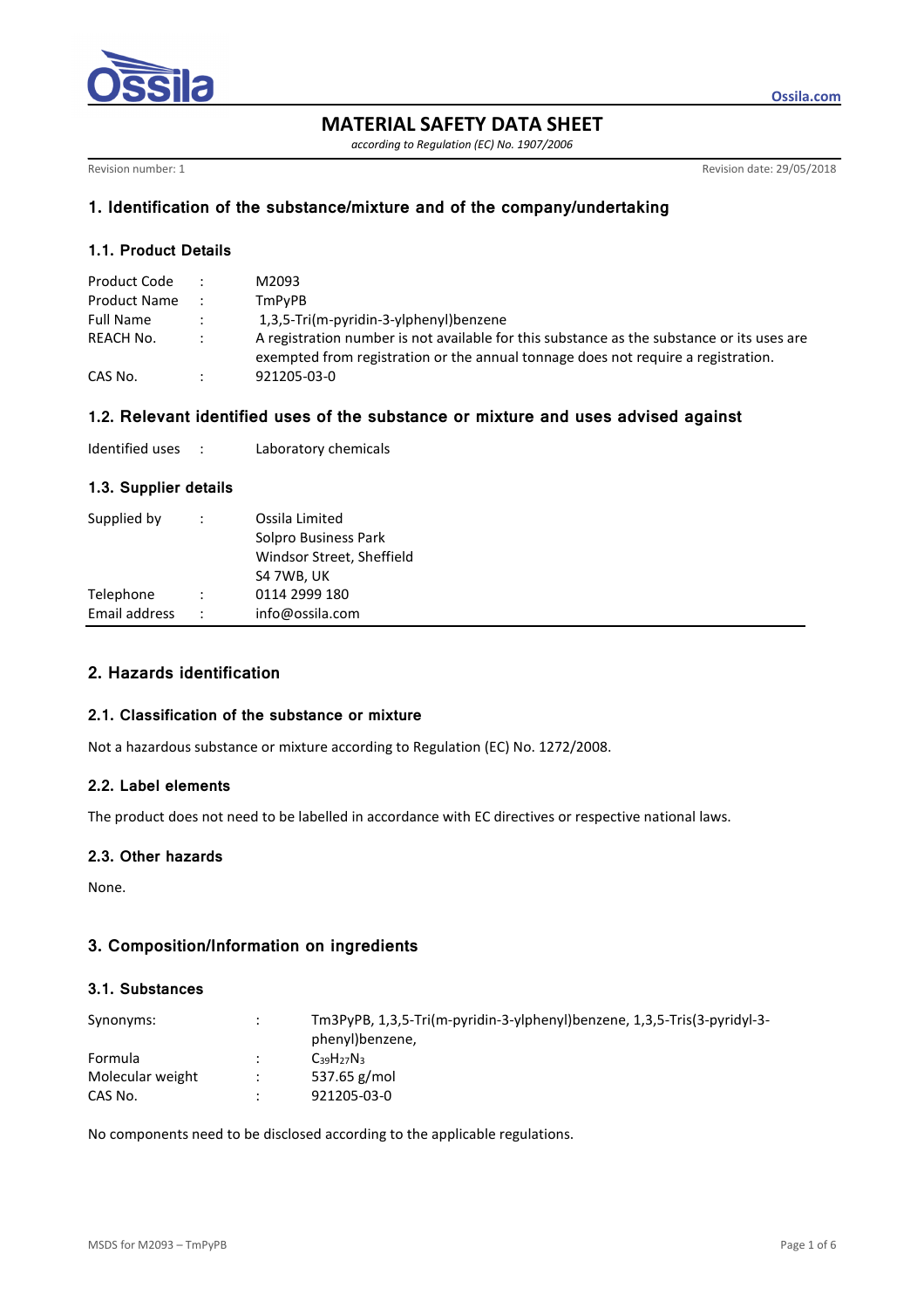## **4. First aid measures**

#### **4.1. Description of first aid measures**

#### **After Inhalation**

Remove person to fresh air. If not breathing, give person artificial respiration.

#### **After skin contact**

Wash with soap and water.

**After eye contact**  Flush with copious amounts of water as a precaution.

**After Ingestion**  Rinse out mouth with water.

#### **4.2. Most important symptoms and effects, both acute and delayed**

The most important known symptoms and effects are described in section 11.

#### **4.3. Indication of any immediate medical attention and special treatment needed**

No data available.

## **5. Fire fighting**

#### **5.1. Extinguishing media**

**Suitable extinguishing media**: Dry chemical, alcohol-resistant foam, carbon dioxide or water spray. Consult with local fire authorities before attempting large scale fire-fighting operations.

### **5.2. Special hazards arising from the substance of mixture**

**Hazardous combustion products:** Carbon oxides, nitrogen oxides.

#### **5.3. Advice for firefighters**

Wear a self-contained breathing apparatus if necessary. During a fire, irritating and highly toxic gases and vapours may be generated by thermal decomposition.

### **6. Accidental release measures**

#### **6.1. Personal precautions, protective equipment and emergency procedures**

Wear personal protective equipment (section 8). Avoid dust formation. Ensure room is well ventilated.

#### **6.2. Environmental precautions**

Do not let product enter drains.

#### **6.3. Containment and cleaning**

Contain and clean up spill if safe to do so using an electrically protected vacuum cleaner or by wet-brushing. Dispose of dry waste in closed container for proper disposal according to local regulations.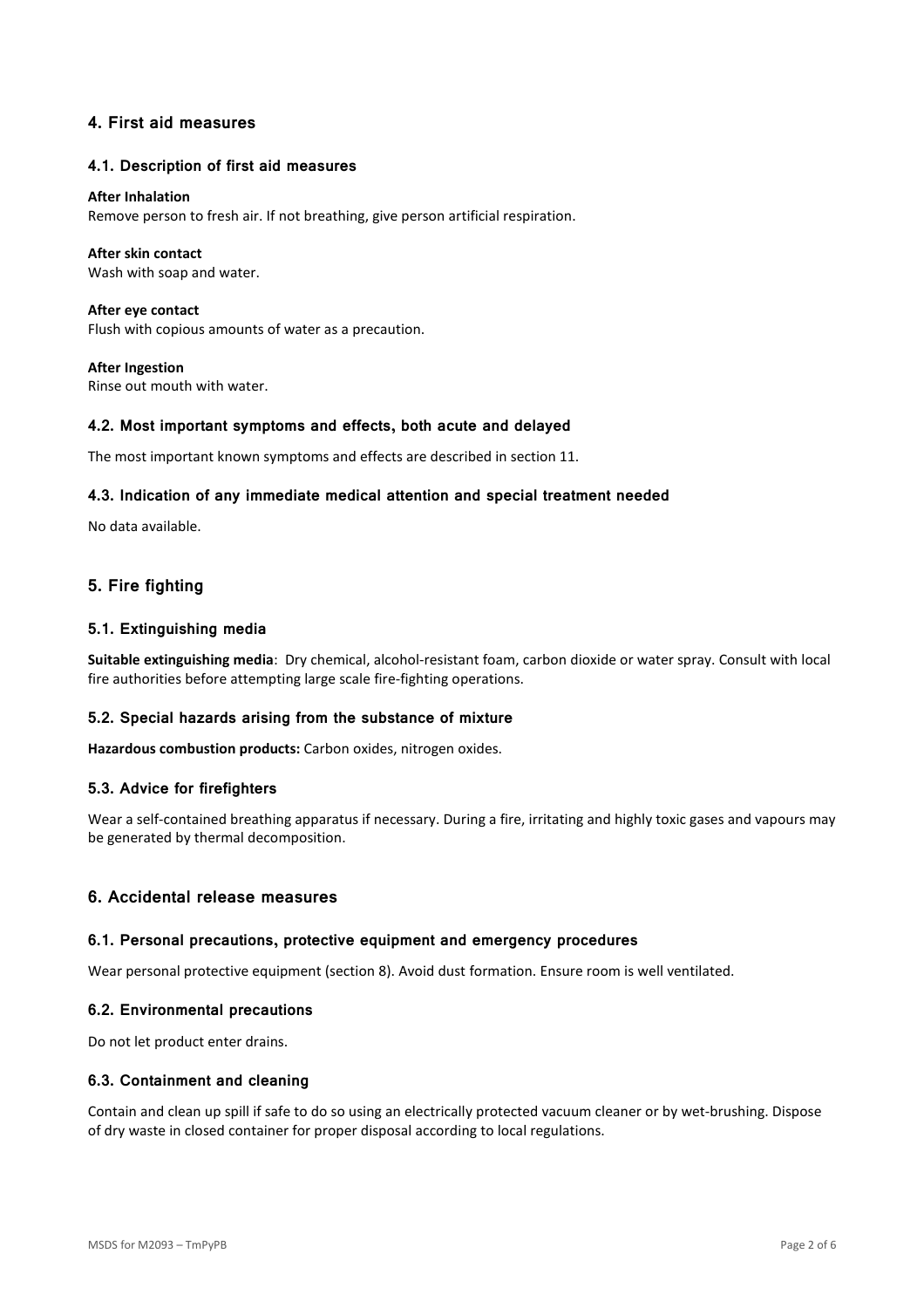# **7. Handling and storage**

## **7.1. Precautions for safe handling**

Avoid formation of dust and aerosols. Provide exhaust ventilation in places where dust is formed.

### **7.2. Conditions for safe storage, including any incompatibilities**

Store in a cool, dry and well-ventilated place inside of a tightly sealed container. Reseal containers that have been opened and keep upright to prevent leakage.

**Quality-related information:** Product is light sensitive. Store in the dark.

### **7.3. Specific end uses**

Use in laboratories.

### **8. Exposure controls / Personal protection**

### **8.1. Control parameters**

#### **Components with workplace control parameters**

Contains no substances with occupational exposure limit values.

### **Biological occupational exposure limits**

This product does not contain any hazardous materials with biological limits.

### **8.2. Exposure controls**

#### **Engineering measures**

Handle in accordance with good industrial engineering/laboratory practices for hygiene and safety. Ensure eyewash stations and safety showers are close to the laboratory workstation. Ensure good general ventilation is present when handling the product.

### **Personal protective equipment**

**Eyes:** Wear safety glasses with side-shields conforming to appropriate government standards such as NOISH (US) or EN166 (EU).

**Skin**: Handle with appropriate gloves and use proper glove removal technique to avoid skin contact. Dispose of gloves in accordance with applicable laws. Wash and dry hands.

The selected protective gloves must satisfy the specifications of EU Directive 89/686/EEC and the standard EN 374 derived from it.

**Clothing:** Wear complete suit protecting against chemicals; the type of equipment should be appropriate for the concentration and amount of dangerous substance used.

**Respirators:** Where protection from nuisance dusts is needed, use type N95 (US) or type P1 (EN 143) dust masks or those approved under appropriate government standards such as NIOSH (US) or CEN (EU).

### **General hygiene measures**

Wash thoroughly after handling. Wash contaminated clothing before reuse.

## **9. Physical and chemical properties**

### **9.1. Information on basic physical and chemical properties**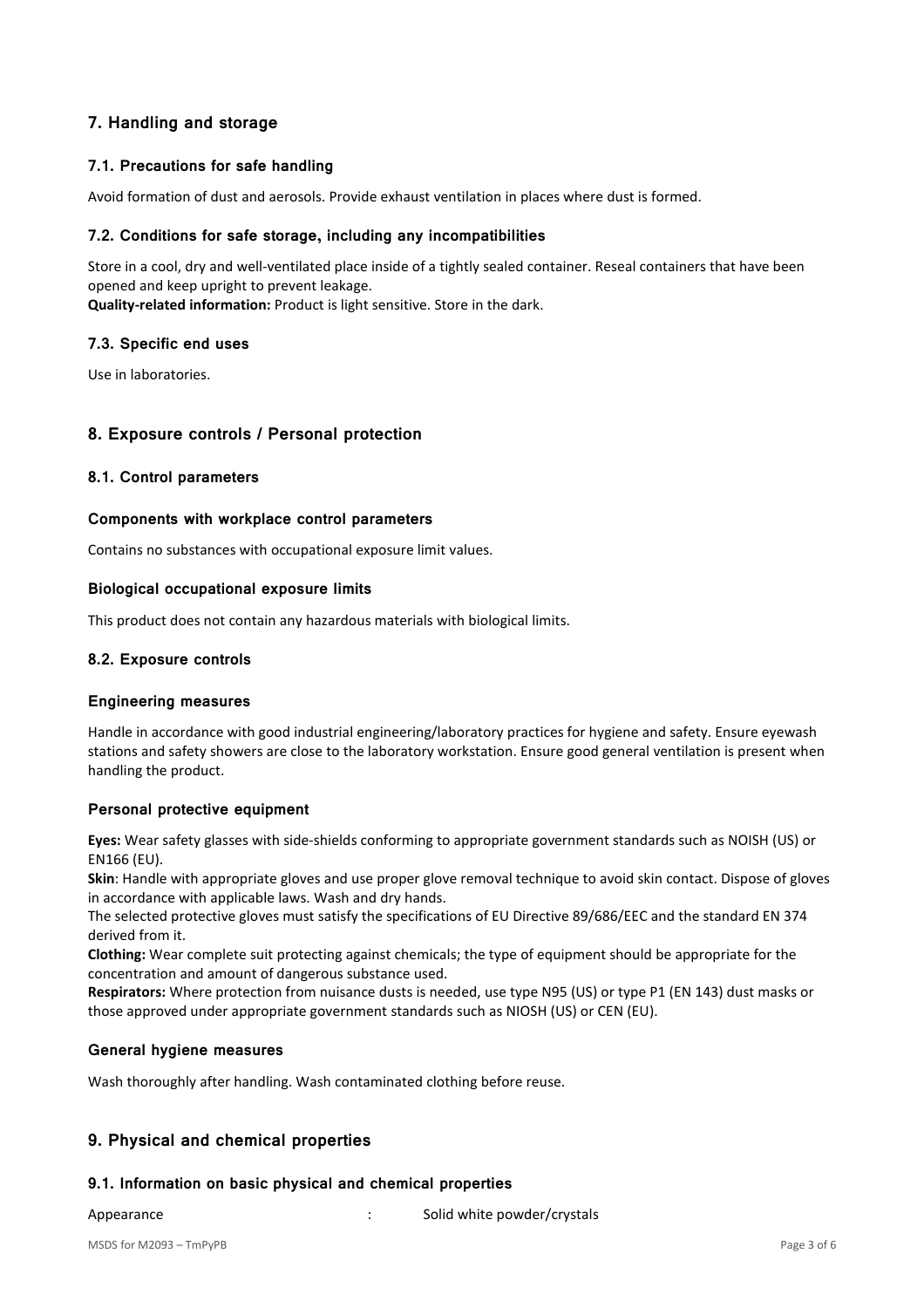| Odour                                          |           | No data available                                                |
|------------------------------------------------|-----------|------------------------------------------------------------------|
| Odour threshold                                |           | No data available                                                |
| рH                                             |           | No data available                                                |
| Melting/freezing point                         |           | 195 - 200 °C; TGA: T <sub>d</sub> $\geq$ 310 °C (5% weight loss) |
| Boiling point/range                            | ٠         | No data available                                                |
| Flash point                                    |           | No data available                                                |
| Evaporation rate                               |           | No data available                                                |
| Flammability                                   |           | No data available                                                |
| <b>Explosive limits</b>                        |           | No data available                                                |
| Vapour pressure                                |           | No data available                                                |
| Vapour density                                 |           | No data available                                                |
| Relative density                               |           | No data available                                                |
| Solubility(ies)                                | $\bullet$ | No data available                                                |
| Partition coefficient: <i>n</i> -octanol/water |           | No data available                                                |
| Autoignition temperature                       | $\bullet$ | No data available                                                |
| Decomposition temperature                      | ٠         | No data available                                                |
| Viscosity                                      | ٠         | No data available                                                |
| Explosive properties                           |           | No data available                                                |
| Oxidising properties                           |           | No data available                                                |

## **9.2. Other safety information**

No data available.

# **10. Stability and reactivity**

#### **10.1 Reactivity**

No data available.

## **10.2. Chemical stability**

Stable under normal temperatures and pressures under recommended storage conditions.

#### **10.3. Possibility of hazardous reactions**

No data available.

## **10.4. Conditions to avoid**

No data available.

### **10.5. Incompatible materials**

Strong oxidising agents.

#### **10.6. Hazardous decomposition products**

No known hazardous decomposition products.

## **11. Toxicological information**

#### **11.1. Information on toxicological effects**

**Acute toxicity**  No data available. **Skin corrosion/irritation**  No data available.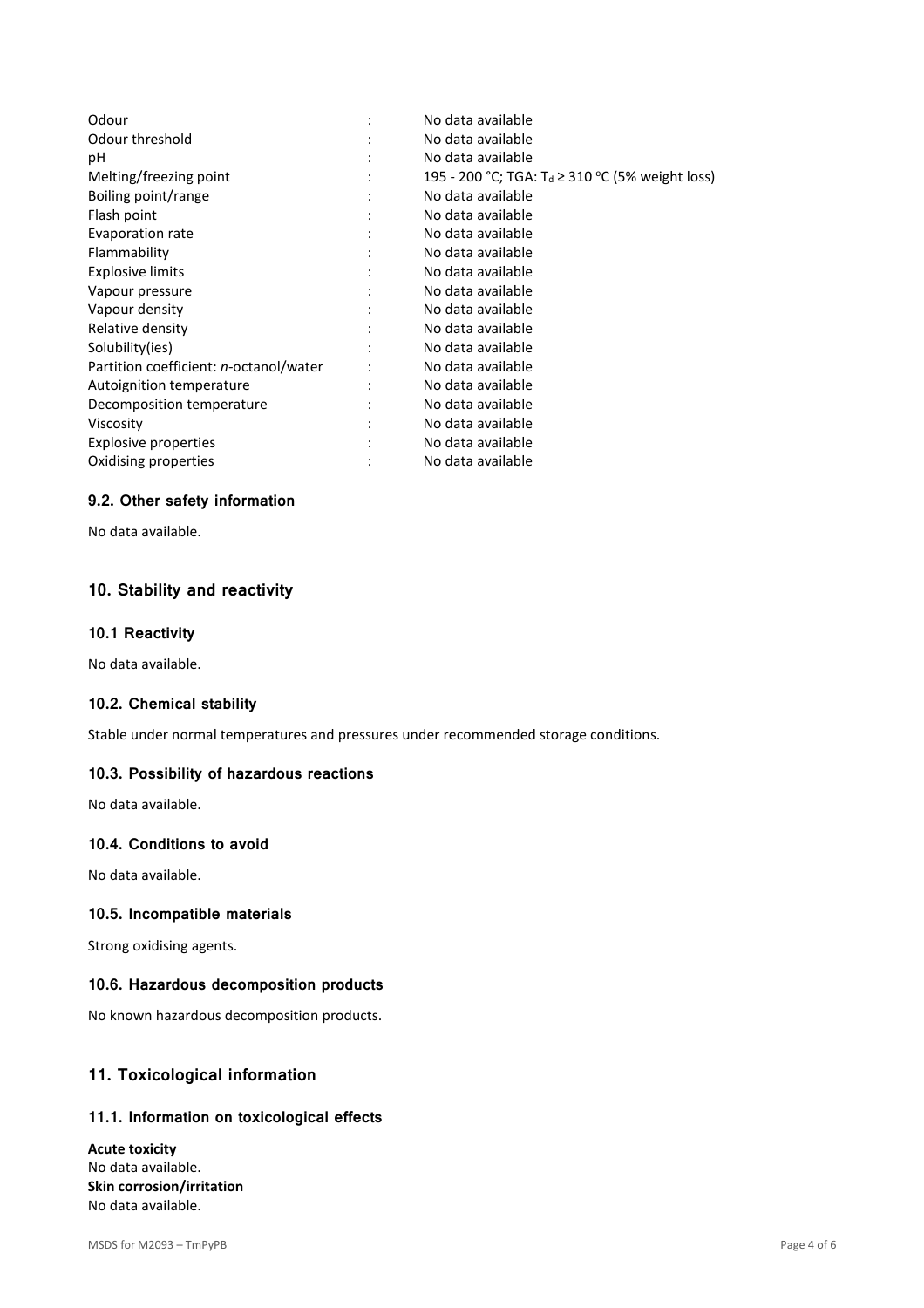**Serious eye damage/eye irritation**  No data available. **Respiratory or skin sensitization**  No data available. **Germ cell mutagenicity**  No data available. **Carcinogenicity**  No data available. **Reproductive toxicity**  No data available. **Specific target organ toxicity - single exposure**  No data available. **Specific target organ toxicity - repeated exposure**  No data available. **Aspiration hazard**  No data available. **Routes of exposure**  Eye contact, ingestion, inhalation, skin contact. **Signs and Symptoms of Exposure**  No data available.

To the best of our knowledge, the chemical, physical, and toxicological properties have not been thoroughly investigated.

# **12. Ecological information**

### **12.1. Toxicity**

No data available.

### **12.2. Persistence and degradability**

No data available.

### **12.3. Bioaccumulative potential**

No data available.

### **12.4. Mobility in soil**

No data available.

### **12.5. Results of PBT and vPvB assessment**

PBT/vPvB assessment not available as chemical safety assessment not required/not conducted.

### **12.6. Other adverse effects**

No data available.

## **13. Disposal**

## **13.1. Waste treatment methods**

#### **Product**

Burn in a chemical incinerator equipped with an afterburner and scrubber. Observe all federal, state and local environmental regulations and directives on waste and hazardous waste. Offer surplus material to a licensed professional waste disposal professional.